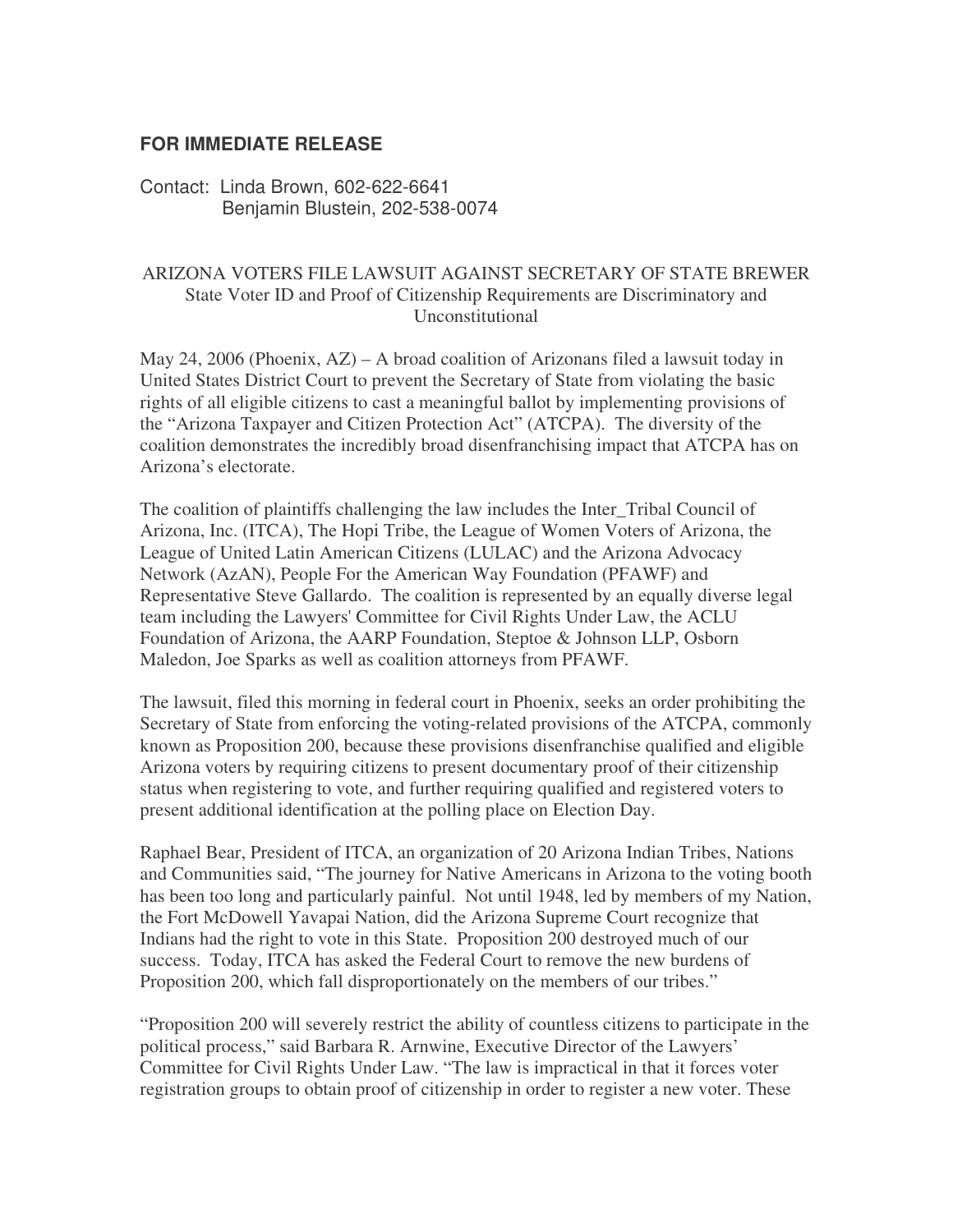groups cannot be expected to carry a photocopy machine around when registering new voters door-to-door," added Arnwine.

Representative Gallardo stated "Proposition 200 will disenfranchise Arizona citizens, including many in the Hispanic community, from exercising the most fundamental right, the right to vote."

"The voter registration efforts of Proposition 200 have slowed down our voter registration efforts significantly," stated Bonnie F. Saunders, President of the League of Women Voters of Arizona. "We cannot perform our voter registration efforts the way we have done in the past."

"There is virtually no evidence that non-citizens are voting. Yet these identification requirements will likely disenfranchise many law-abiding citizens in November," stated Linda Brown, Executive Director of AzAN. It makes no sense that we celebrate high levels of participation in Iraqi elections while simultaneously imposing such burdensome and unnecessary barriers to voting here at home."

"Simply put, Proposition 200 will turn eligible voters away from the polls," said Alessandra Soler Meetze, Executive Director of the ACLU Foundation of Arizona. "If left unaddressed by state officials, it will undoubtedly disenfranchise thousands of Arizonans during upcoming elections."

"AARP is proud to join this broad coalition challenging Proposition 200, which burdens the right to register to vote and the right to vote in person. Older Arizonans cherish their voting rights and oppose unreasonable barriers to exercising those rights," stated Daniel Kohrman, Senior AARP Attorney. "Whether they live independently or in supportive facilities, whether they have disabilities or none at all, AARP members are harmed by Proposition 200, because it makes voting harder, not easier. AARP encourages full participation in our democracy. Prop. 200 is a step in exactly the opposite – and wrong direction."

Luis Roberto Vera, Jr., LULAC National General Counsel, stated, "The League of United Latin American Citizens has for the past 75 years fought to protect the sacred right to Vote. LULAC will not sit idly as the state of Arizona disenfranchises thousands of Latino voters."

"Proposition 200 is a barrier that keeps people away from the polls, said Elliot Mincberg, Legal Director of PFAWF. "We should make it easier for Arizonans to vote, not harder."

Specifically, Proposition 200 requires that that the county recorder must reject any voter registration application that does not include satisfactory proof of citizenship, such as a copy of the applicant's birth certificate, passport, or information related to the applicant's driver's license or naturalization. Moreover, the law requires that voters who cast a ballot at the polling place on Election Day present photo identification deemed "acceptable" by